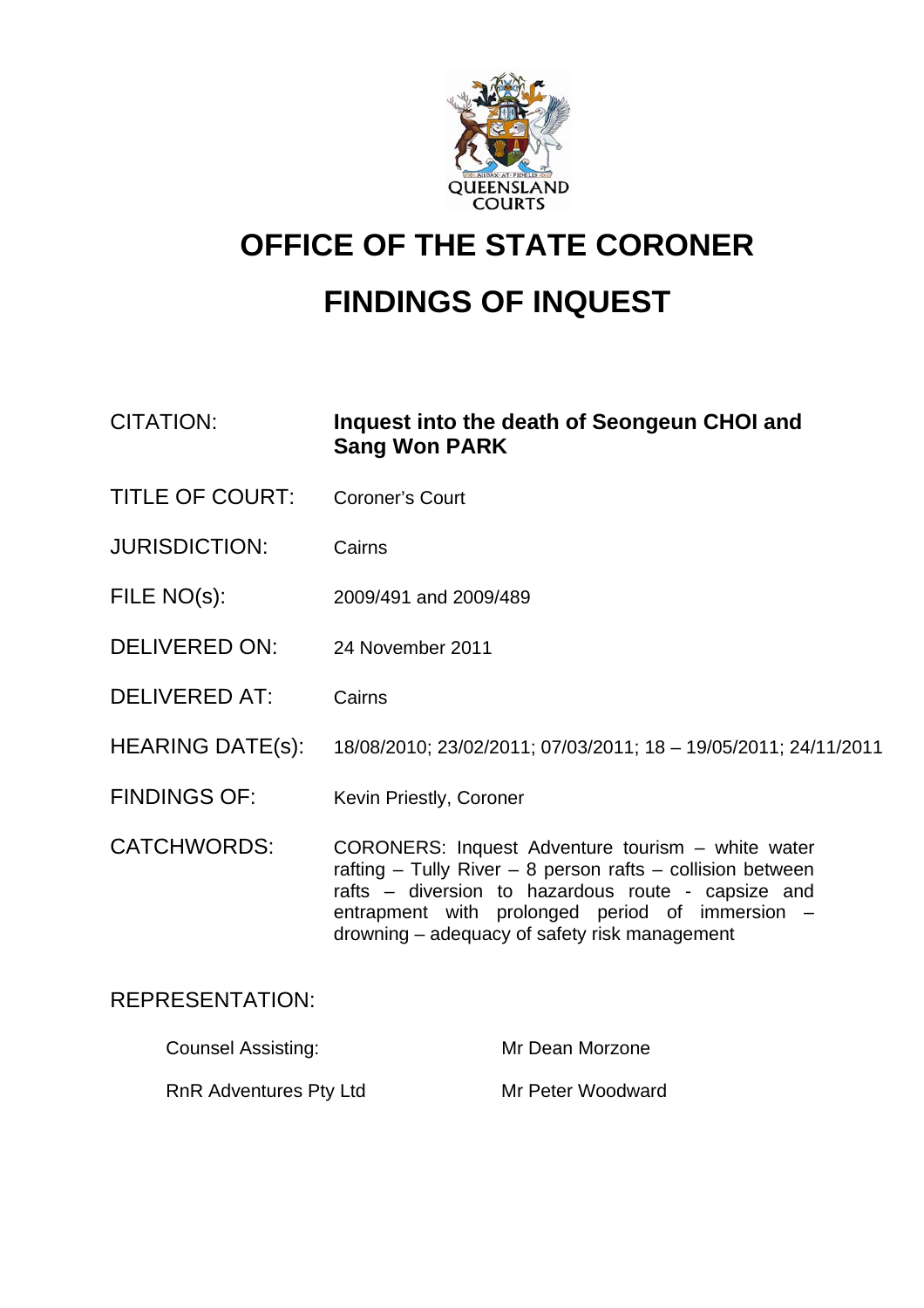# **BACKGROUND**

Seongeun Choi was 24 years of age and Sang Won Park was 20 years of age. Both were language students studying at Cairns College of English. About twice a month, the College arranges trips for students to participate in a variety of activities. In early February 2009, a white water rafting trip was arranged with RnR Adventures on the Tully River. Ms Choi and Mr Park were among the 27 students from the College that participated in this trip. The students were a mix of different nationalities.

RnR Adventures Pty Ltd is trustee for RnR Adventures Trust which trades as RnR White Water Rafting. RnR commenced operation in 1984, undertaking commercial white water rafting tours in Far North Queensland on the Tully River, North Johnson River, and Barron River. Mr Peter Woodward is a director of RnR Adventures Pty Ltd and senior manager responsible for rafting operations. He was granted leave to appear on behalf of RnR.

The Tully River catchment is situated west of the Cardwell Range. Part of that catchment flows into Koombooloomba Dam. It has a capacity of 180,000 megalitres. Water is released into the Tully River and flows 13 kilometres to the Tully Falls Weir, situated above the Tully Falls. Located about two kilometres below is Kareeya Hydro Electric Power Station owned by Stanwell Corporation. Stanwell has a commercial agreement with the white water rafting companies operating on the Tully River to release water at particular times for rafting.

On 14 February 2009 about 88 Meg of water was released. There was an additional component of surface water from recent heavy rains that increased the water level to about 92 Meg. The rafting trip starts at the top of the Tully Gorge Road adjacent to the Kareeya Power Station. There are a total of 16 points along the river where it may be accessed by tracks from Tully Gorge Road. The access points are marked by points on the side of the road as well as paint marks on the road adjacent to the access tracks.

RnR uses 10 person inflatable rafts on the Tully River. Each raft has a River Guide allocated to it. The rafts are normally used for 6-7 passengers plus the guide.

#### **NARRATIVE**

On the morning of 14 February 2009 the RnR bus collected Ms Choi and Mr Park, together with their colleagues from the College, and transferred them to Tully. During this bus trip, the participants were briefed about the activities of the day. A medical questionnaire and waiver was distributed for completion. Ms Choi and Mr Park completed the forms. Ms Choi reported on her form that she "cannot" swim, and Mr Park reported he was a "poor" swimmer. The forms were in English. Ms King, the Activity Coordinator from the College, accompanied the students. She stated that part of the planning for the trip included an offer to make available waivers in other languages, and that a flier was circulated to students prior to the trip telling them that if they wanted a waiver form in their language to contact her. Noone came to see her. Further, Ms King told all students on the bus to see her if they needed help in completing the forms. She reports that a few elementary and pre-intermediate students sought her assistance with some technical expressions. Neither Ms Choi nor Mr Park sought her assistance.

The bus arrived at Rafters Café in Tully at about 8.30 a.m. Participants disembarked and entered the café where safety and instructional videos were played in English and Japanese. The video is comprehensive and introduces the participants to most aspects of white water rafting. Participants are also given the opportunity to obtain some refreshments and to hire suitable footwear if they didn't bring any with them.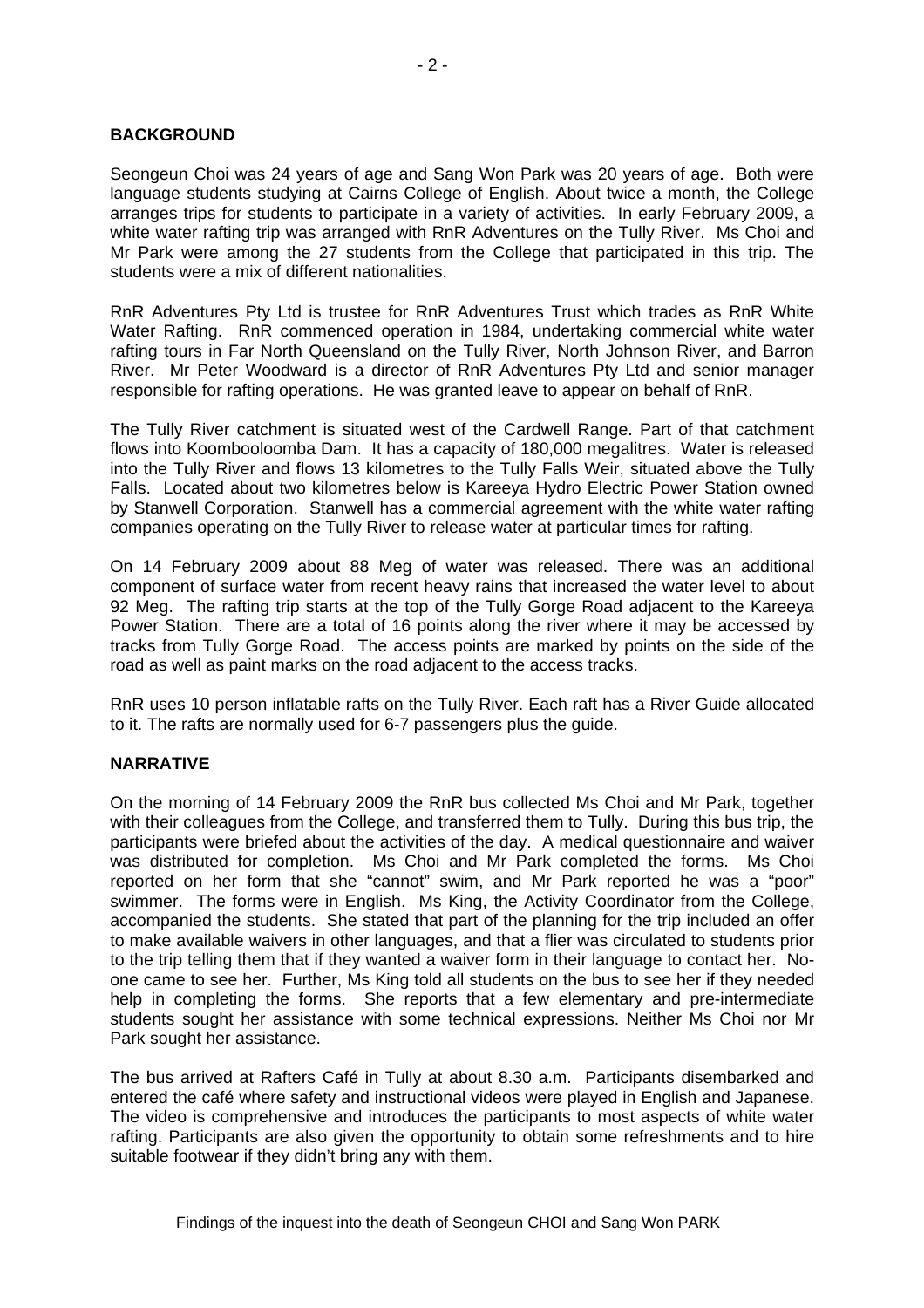Participants reboarded the buses. During the trip to the top of the river, River Guide Stuart Dearlove delivered a safety talk including how to adjust and fit their helmets, how to wear a cap underneath their helmet, how to adjust the straps on the life jacket, and how to close and lock the buckles. Mr Dearlove demonstrated how to put on the helmet and life jacket. He explained that they would be divided into groups and allocated to a guide who would then show them how to paddle a raft. He then ran through some important safety rules in detail, including keeping the T-grip on the paddle in your hand, what to do if you feel yourself falling out of the raft, and most importantly, to keep your feet up in the white water float position. He had explained at some length what the white water float position was and why it was used. Finally, he explained how a rafter who falls overboard might be retrieved back onto the raft. or alternatively, retrieved by a guide ashore with a rope. Mr Dearlove also ran through the procedure in the event of a flip over.

On reaching the top of the river, participants disembarked the buses. Each participant was provided with a safety helmet and life vest. Guides moved amongst participants ensuring that the helmet and life vest was appropriately adjusted and fitted. Participants were allocated to river guides and rafts. Ms Choi and Mr Park were amongst a group of seven participants allocated to Mr Dearlove.

At the top of the river Mr Dearlove introduced himself to the group. He allocated each rafter a position in the raft which they assumed. He checked their safety gear visually as they got into the raft. Mr Dearlove commenced a further safety talk covering topics such as how to hold their paddles, how to sit in the raft, how to keep themselves in the raft, the white water float position, how to hold on to the throw bag and rope coil, what happens if the raft flips, and some basic signals such as "okay" and "help, help, help". During his talk, Mr Dearlove was positioned at the front of the raft with everyone facing him. As Mr Dearlove addressed each topic, he demonstrated each activity. He also demonstrated the various paddling techniques and responses to commands he might give. Mr Dearlove stated he was satisfied, through constantly surveying the facial expressions of the participants, they understood his briefing.

Mr Dearlove untied the raft, took up his position at the rear, and started calling the commands introduced in the briefing. The raft moved out in the relative calm of the top pool where the crew practised the newly learnt commands.

There were a total of 13 rafts on the river that day.

Mr Dearlove states that he was satisfied with the responses of the crew after the practise session and they rafted the Practise Rapid without any difficulty. Again, in the relative calm of the pool above the rapid "Alarm Clock", Mr Dearlove and crew practised more commands. Mr Dearlove taught the crew the response to commands "over left" and "over right". Mr Dearlove's raft was the second to descend Alarm Clock. At the bottom, he took an eddy out of the main flow and assumed a cover position. This means that Mr Dearlove positioned himself in a strategic location, ready to render immediate assistance with his throw line should a raft or rafters get into difficulty.

After the last raft had completed Alarm Clock, Mr Dearlove packed up his rescue gear and returned to his raft. Alarm Clock is a grade 4 rapid. The next rapid was "2-15", a grade 3 rapid. The higher the number, the greater the degree of difficulty. Mr Dearlove passed a couple of rafts through the pool above 2-15 and was about the tenth raft to approach entry to the rapids.

Attachment A is a sketch plan prepared with the assistance of RnR for the purpose of these proceedings. The plan was referred to by witnesses during the course of proceedings to assist in clarifying aspects of what happened. It is acknowledged that it is only a plan and not to scale. It does not attempt to reflect the complexity of the dynamics involved. Nonetheless, it was very helpful when used in conjunction with photographs of the scene to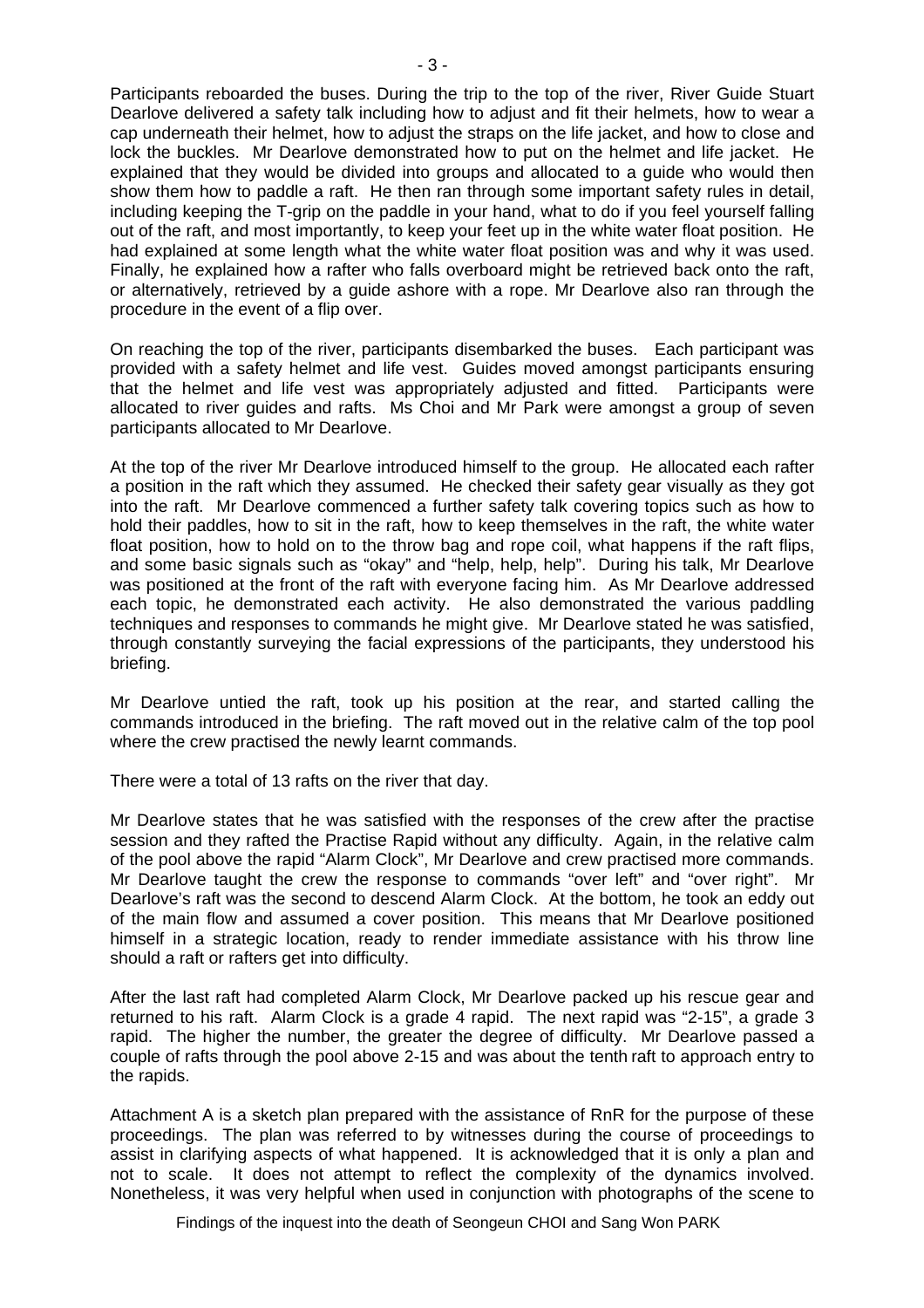trace key movements. There is a grid overlay on the plan to assist in describing particular locations. I will adopt the language used by the river guides in explaining directions. The expressions "river left" and "river right" are used to denote direction from the perspective of a person facing downstream.

A number of rafts had already descended 2-15.

River Guide Shawn Forster had descended 2-15 and eddied out to right in the middle of the river to assume the cover position depicted on the plan at FG3. He pulled his raft up, partly on rocks to hold it in position.

The plan also depicts the positions of other river guides who had descended 2-15. At H 1-2 is depicted the rafts of river guides Mark McKay and Atsushi Karni. On the opposite side of the river, at FGH 5 and 6, are the rafts of River Guide Darren Nunn (also a River Medic), River Guide Marlo McGregor, and River Guide Andrew Loxton (also a River Medic). At row 3, there are circled numbers 1 through to 5 indicating the possible entry points to 2-15. It is accepted that entry points 1, 2 and 3, at this water level, tend to carry a raft to river right and are relatively safe. Entry points 4 and 5 tend to carry a raft to river left, towards and around the very large bolder situated at D5 and known as Sieve Rock. This route is very hazardous due to the presence of multiple sieves (locations where water is forced under large boulders resting on smaller boulders creating entrapment points).

Mr Dearlove's raft entered 2-15 through chute 3 and broached sideways onto rock at BC3 and 4, stopping and facing river right. In his statement Mr Dearlove describes what followed in these terms:

 "...I was sitting there for a couple of seconds while I angled my boat to go river right. This rock is often used as a parking station to wait for the previous boats to get through. I angled the nose of the boat and started my crew paddling forward towards the right. I angled the boat out so the crew on the left-hand side of the boat could get their paddles in the water.

All of the crew were pretty weak paddlers so I needed them all to be able to paddle.

 As the boat started to move forward another boat has come through channel 3 and bumped my boat back one metre. I tried to get my crew to paddle forward again, but that side of the rock the current was too strong for my crew to paddle against. I stopped them forward paddling. I spun the boat around rock X and as the boat has come around the rock I started the crew back paddling as I wanted to swing in around the back of rock X which would have brought the boat back river right into the normal area the rapid is run.

 As we've spun the back paddling went into a bit of confusion. One or two were forward paddling. The current was just too strong and we were swept down channel 5 towards rock M. I squared the nose up to rock M and called "get down". The nose has gone up rock M, the tail of the boat has spun to follow channel 5. As the boat spun I called "over left". There was too much current pushing the boat and it's flipped left over right away from rock."

The rock that the raft struck causing it to flip was Sieve Rock.

What followed was a dynamic situation involving many participants in activities occurring contemporaneously and sequentially.

Starting with Mr Dearlove's perspective, he landed in the water and found footing allowing him to stand in waist-deep water. He lifted the raft to see if anyone was beneath. He pulled one person past him into the flowing water and away from Sieve Rock so they'd be flushed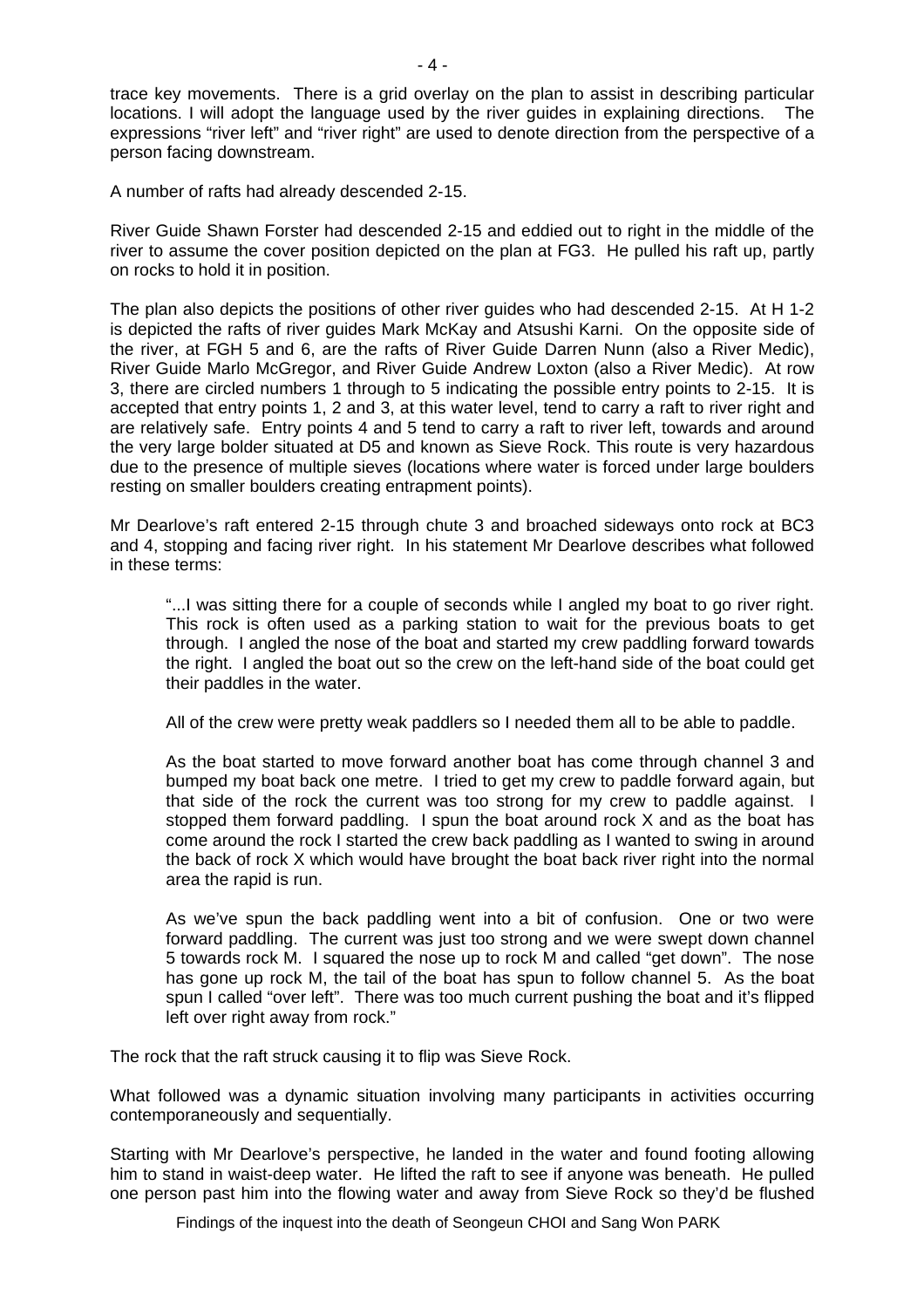down channel 5 and to the bottom pool. Mr Dearlove then saw another person, a male, holding onto the rope under the raft. He encouraged the male person to continue holding on and before he could do anything else, the water swept that male from under the raft and adjacent Sieve Rock. Mr Dearlove righted the raft and in so doing was swept from his feet and through channel 5.

Mr Dearlove started calling out, "Seven", so that other guides knew he had seven passengers to look out for. Mr Dearlove swam the raft to a beach downstream, pulled it up onto the beach, grabbed his rescue rope, and ran back upstream, calling "Seven".

In the meantime, River Guide Jason Dean (who was guiding the raft that contacted Mr Dearlove's raft) had stopped his raft on a cluster of rocks to river right of the main chute. When he saw Mr Dearlove's raft flip, he raised the alarm with a single whistle blast. Mr Dean left his raft and swam to a rock just above the cover position at 2-15, climbed that rock and counted rafters from Mr Dearlove's raft. He signalled downstream how many were recovered. He recalls Mr Dearlove yelling, "Seven". River Guide Shawn Forster, in the cover position F3, saw five rafters swimming down towards him. He retrieved three with a throw rope. He also reported upstream that five rafters were sighted. It was immediately appreciated by Mr Forster and Mr Dean that two rafters were missing. River Guide Tom Jolley with a crew of six females was located at the top of 2-15 waiting the opportunity to enter the rapids. He saw Mr Dearlove's raft flip over and was monitoring the recovery of rafters. As soon as it became apparent that two were missing, he blew three blasts on his whistle and called for all available guides to come to him. He saw the need to establish a rescue platform in the vicinity of Sieve Rock as it was highly likely the missing persons were entrapped at that location. Mr Jolly decided to raft down to an eddy behind that large rock. He briefed his crew on what he planned to do and how it should be executed. Mr Jolly described the events in his statement in these terms:

 "We went down towards rock B with me yelling, "Back paddle hard". There was no reaction from the crew. They just saw the rock coming and froze. We hit rock B to the right of where Stu had hit. We hit the rock on the left side and the boat flipped right over left (away from the rock), the same way Stu had flipped."

Most of the rafters on board with Mr Jolly were thrown into the water and flushed to the right of Sieve Rock and out of harm's way. Mr Jolly was able to hold onto the raft to prevent it going downstream. There was a female rafter standing at the front of the raft, pinned by the water pressure against the raft. She said she was okay but couldn't move her leg. Another guide who arrived at the scene was able to assist this female to the safety of a nearby rock within the rapids with the aid of a throw line. Other guides on river left were able to assist Mr Jolly in securing a line to his raft and relocating it to a nearby eddy on river left. Mr Jolly righted the raft and jumped into it. With the assistance of the guides on shore, the raft was pulled upstream next to the large rock where the missing persons might be entrapped. Mr Jolly used a paddle to prod around the rock, feeling for a missing person. The current was very strong and the force of the water over a nearby drop frequently entered the raft, making the search very difficult.

After a few minutes, the protruding feet of Ms Choi were seen. Mr Jolly then saw the colour of her life jacket. He signalled for the guides on river left to pull the raft up a little bit higher so he could reach her. Every time the raft was pulled upstream, the force of the water dropping off a nearby ledge swamped the raft. Another guide in the raft was repositioned for increased stability. A second guide remained at the front with Mr Jolly. This arrangement reduced the amount of water swamping the raft. Mr Jolly made numerous attempts at grabbing Ms Choi's leg. On each attempt, the bow of the raft was pushed under water and Mr Jolly lost grip of her. When he finally managed to maintain hold of her ankle, Mr Jolly passed a line with two loops around her ankle. He went to the front of the raft and with the other guides, started pulling. On the first occasion, the loop slipped. A second line was secured around the same ankle. Mr Jolly and Mr Atushi together pulled and eventually Ms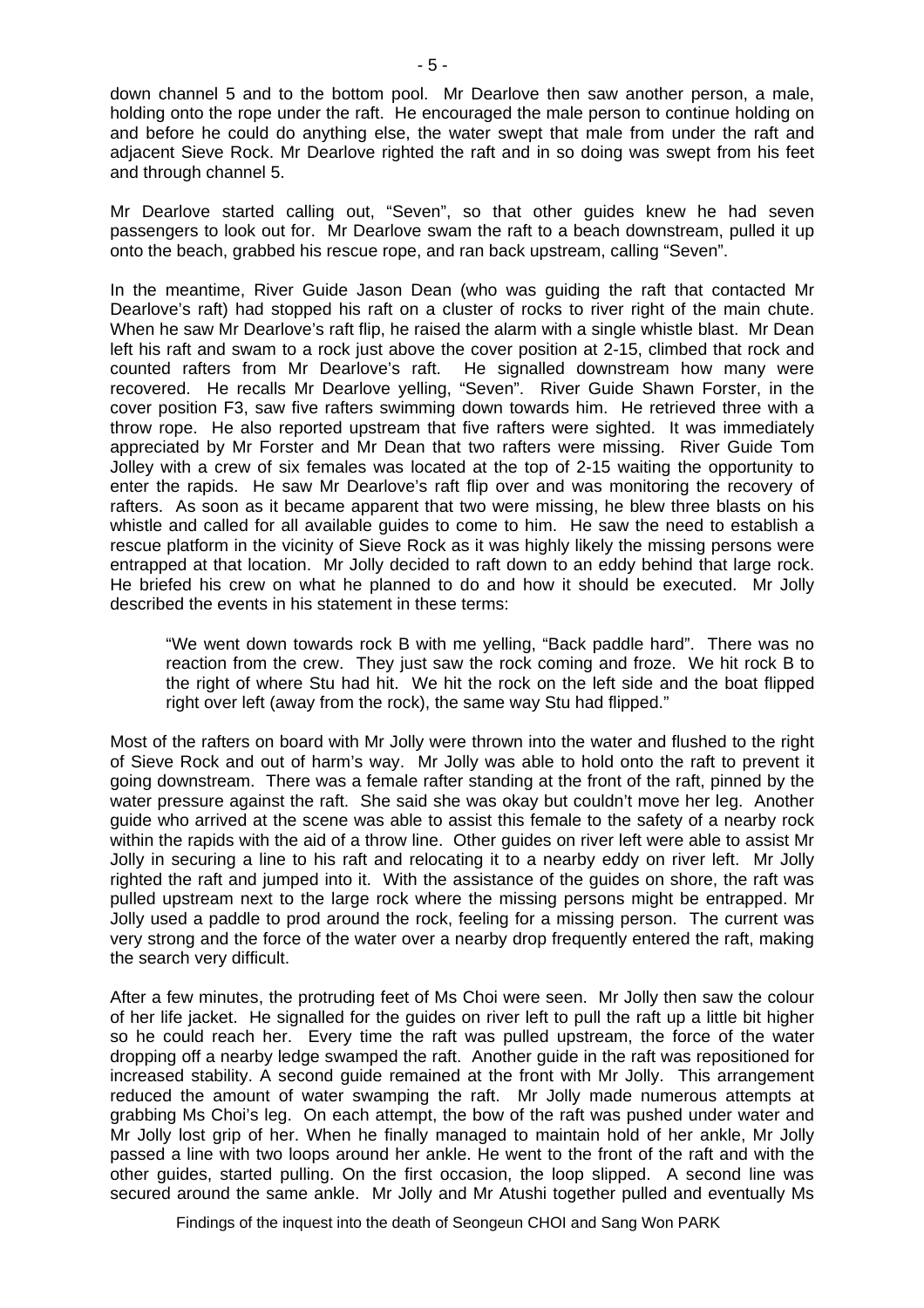Choi came free. She was immediately recovered into the raft. Her life jacket was removed and chest compressions started. Simultaneously the other guides relocated the raft downstream and into an eddy where Ms Choi was transferred ashore.

The narrative will follow the events relating to Ms Choi. I will later return in the relevant to Mr Park.

Ms Choi was again relocated to a more suitable platform for administering advanced first aid. River Medics Darren Nunn and Andrew Loxton took over resuscitation efforts. Mr Jolly and the other guides returned to the river and efforts to find Mr Park. When Mr Nunn first heard the whistle, he appreciated there was an emergency and immediately went to recover the oxygen and other first-aid equipment kept in the trip leader's and other medic's raft. Both rafts were below Double Waterfall. Having retrieved the kits he made his way up river left to the scene and arrived just after Ms Choi had been retrieved from the water. Mr Nunn participated in relocating Ms Choi to an area better suited for administering advanced firstaid. Together with Mr Loxton they rolled Ms Choi on her side to remove any fluids from her mouth and to obtain a clear airway. They then laid her on her back with Mr Nunn commencing CPR while Mr Loxton prepared the artificial airway. Mr Loxton inserted the artificial airway and then replaced Mr Nunn in performing CPR. Mr Nunn assumed responsibility for administering oxygen. With the assistance of Mr McGregor, Mr Nunn and Mr Loxton were able to maintain CPR until the paramedics from Queensland Ambulance Service arrived on the scene. Mr Choi showed signs of starting to breathe by herself and both her eyes were open. External assistance continued with breathing.

The incident report from Queensland Ambulance Service shows that the Triple Zero call was received at 10.52 a.m. and the first QAS unit was dispatched at 10.54 [sic] a.m. Arrangements for a helicopter evacuation appear to have been approved by 11.11 a.m. The first QAS crew arrived on scene about 11.30 and the QES helicopter arrived from Cairns at about 12.20 p.m. Ms Choi's condition was stabilised and she was medically evacuated via helicopter to Cairns Base Hospital. On investigation, a cerebral CT scan showed changes suggestive of diffuse cerebral ischemia and cervical spine scan showed no fractures or dislocations. Although initially breathing spontaneously, during admission she developed changes in keeping with severe ischemic damage to brain, heart, liver and kidney function. Ms Choi's condition continued to deteriorate and she died at 19 February 2009.

I return to the narrative, initially to deal with the aftermath of the flip of Mr Jolly's raft and then I turn to the events relevant to the search for and extrication of Mr Park.

It will be recalled that Mr Jolly was able to hold his raft in position near where he'd flipped over while most of his crew were flushed river right of Sieve Rock. It will also be recalled that one of his crew was retrieved by another guide to a nearby rock where she was safe for the moment. River guide Shawn Forster was at a cover position located midstream towards the bottom of the rapids. In addition to his seven crew originally onboard his raft, he had recovered crew from both Mr Dearlove's raft and Mr Jolly's raft. According to Mr Forster's statement, he had a total of 13 in his raft. While search efforts were under way for the missing rafters, Mr Forster remained with his raft and its now 13 crew.

Mr Forster remained in the cover position to catch anybody that might be flushed out from Sieve Rock as well as keep an eye on the female rafter situated midstream on a rock. River Guide Jason Dean ultimately retrieved her from that rock. Mr Forster signalled to River Guide and Trip Leader Mark Mackay to come up and get his raft with 13 rafters so that he could assist with the search. Ultimately, Mr Forster was relieved by another river guide who assumed responsibility and took the 13 rafters safely ashore on river right. Mr Forster joined with others searching for Mr Park. Ms Choi had been extricated at that point in time.

It will be recalled that after Mr Jolly and Mr Dearlove had recovered Ms Choi ashore, they returned to searching for the second missing person. Mr Jolly, with assistance, dragged the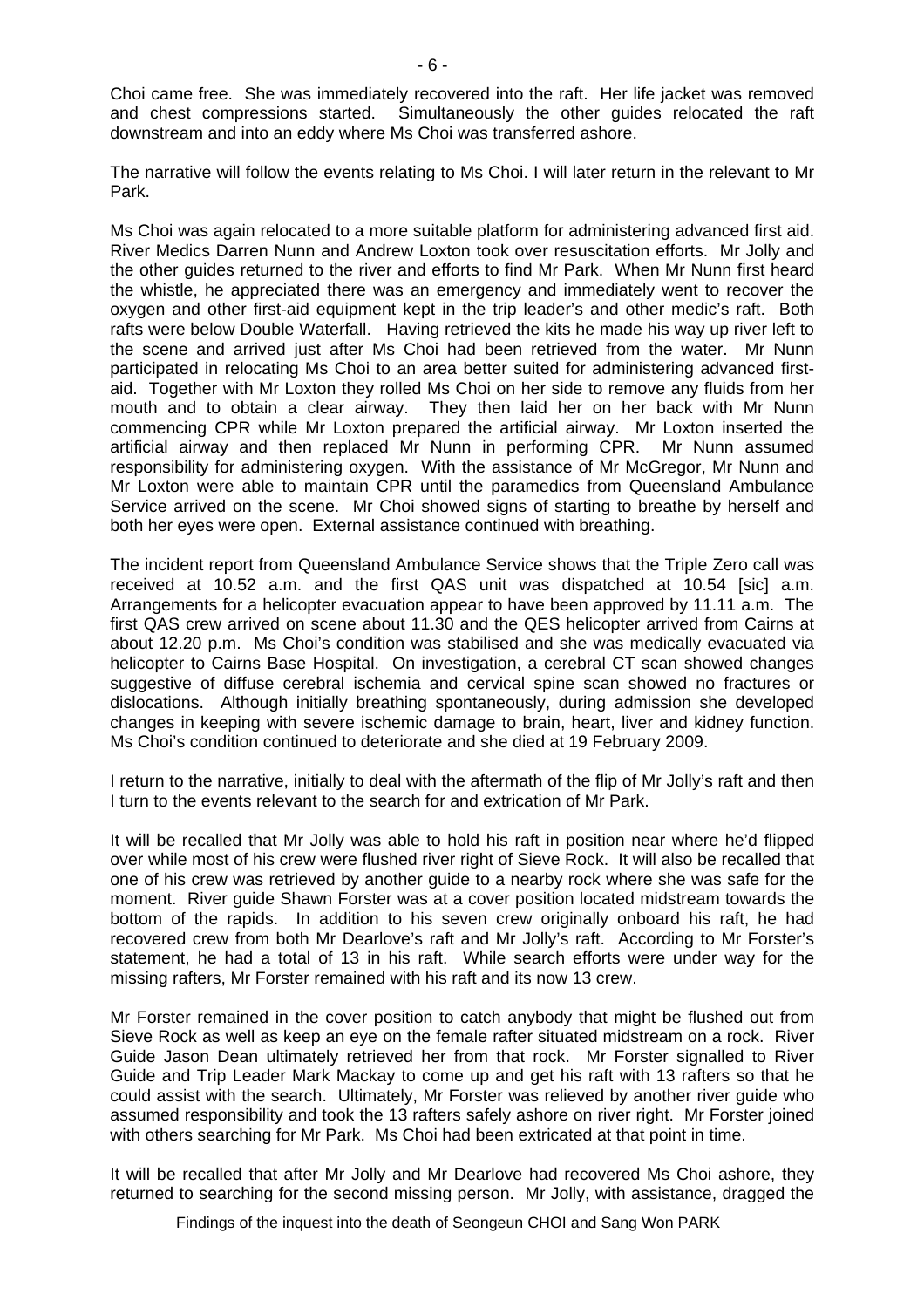raft he had been using up the rocks to river left and put it in upstream of Sieve Rock. Lines were attached to the raft. Mr Dearlove and Mr Jolly entered the raft and were lowered by guides ashore into a position to river left of Sieve Rock. Mr Jolly, using his paddle, probed underwater. Mr Jolly felt something with his paddle and had Mr Dearlove move his hand down the base of the paddle to see if he could feel or grab the rafter. Mr Dearlove climbed out of the raft and with one hand on the safety line around the raft, reached down and under the rock with the other. Mr Jolly had hold of a strap on Mr Dearlove's life jacket to support and secure his position. Mr Dearlove reached and felt a life jacket. He grabbed hold of it and tried to pull it several ways in an attempt to dislodge the body. However, the body was wedged between two rocks, held in place by the force of the current. Mr Dearlove was unable to pull against that force. Mr Dearlove appreciated that the water was dropping, and after discussing the matter with Mr Jolly, they decided to wait until the water dropped further before making another attempt. Mr Dearlove was standing in the water beside the raft waiting for the water to drop further when Mr Jolly heard a rumble of a boulder moving. A split second later he saw Sieve Rock start to move. Mr Jolly immediately warned Mr Dearlove, grabbed him by the life jacket, and pulled him into the raft. Mr Dearlove felt the rock make contact with his elbow as it moved up to a metre upstream. Mr Jolly, Mr Dearlove, and the other guides on scene immediately appreciated that the direction of movement of the rock upstream meant the person immediately beneath it was now likely pinned by the rock as opposed to wedged by the current. There was increasing concern that the gradual lowering of the water levels might cause further movement of the rock and increased danger to rescuers.

The decision was made, given the substantial passage of time, the prolonged period of immersion and the heightened risk of danger to the rescuers, further efforts to extricate Mr Park be suspended. Queensland Fire and Rescue Service attended the scene and were ultimately able to extricate Mr Park but only on the following day, using specialist equipment to achieve a controlled lift of Sieve Rock and sufficient space for extrication. Mr Park was deceased.

# **POST-MORTEM FINDINGS – MS CHOI**

On 20 February 2009 Dr Paull Botterill, Forensic Pathologist, conducted an autopsy including internal examination and concluded that Ms Choi died due to hypoxic brain damage due to drowning/immersion due to a river rafting accident.

Post-mortem examination showed brain swelling and softening, an excess of fluid in the lungs, probable serious infection at the bottom of both lungs, and healing grazes of the trunk and limbs. Clearly these findings are consistent with the reported manner of entrapment, a prolonged period of immersion, and the consequences thereof.

I have carefully reviewed the detail contained in the autopsy report and accept the findings and opinions of Dr Botterill including his finding as to the cause of death.

# **POST-MORTEM FINDINGS – MR PARK**

On 17 February 2009 Dr Paull Botterill, Forensic Pathologist, conducted an autopsy including internal examination and concluded that Mr Park died due to drowning/immersion due to a rafting accident against a background of multiple injuries.

Dr Botterill reports that post-mortem examination showed severe crushing chest and abdominal injuries with severe trauma of the liver, bladder, and kidneys, near amputation of the left upper limb, bruising under the scalp and over the brain surface, extensive grazing over the skin surfaces, and probably lung bruising. Dr Botterill concluded that although many of the injuries appeared to be post-mortem, some changes were consistent with at least some peri-mortem injury. There were injuries associated with the displacement of the rock and subsequent crushing of the body.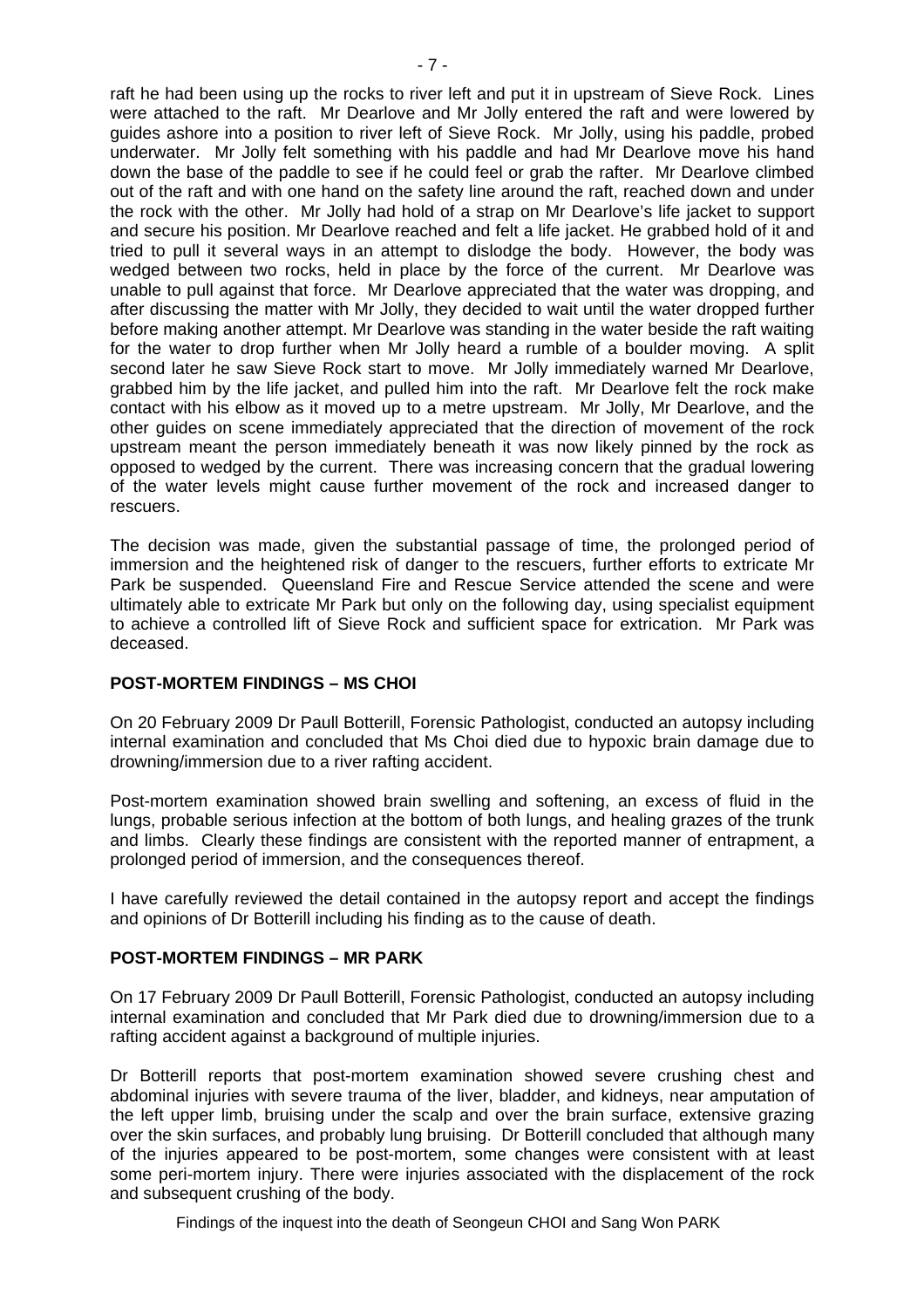The findings are consistent with the reported manner of entrapment, prolonged immersion and displacement of the rock when the water levels were lowering.

I have carefully reviewed the detail of the autopsy report and accept the findings and opinions of Dr Botterill including his ultimate opinion as to the cause of death.

#### **Required Findings:**

S.45 of the Coroners Act 2003 requires me to make findings at the conclusion of the investigation about the following matters:

- (a) who the deceased person is;
- (b) how the person died;
- (c) when the person died;
- (d) where the person died; and
- (e) what caused the person to die.

While the evidence is sufficient to enable me to make findings about each of these matters, the matter as to 'how' Ms Choi and Mr Park died requires further consideration in the context of the operator's management of the risk of entrapment.

#### **Approach to Reviewing Management of the Risk of Entrapment**

I have already handed down my findings in the following matters:

- In the Inquest into the Death of Natasha Charlesworth Ms Charlesworth died on 7 October 2007 after prolonged immersion following a rafting incident on the Tully River on 6 October 2007. She was participating in a tour with Raging Thunder.
- In the Inquest into the Death of Ian Robinson Mr Robinson died on 31 July 2007 after prolonged immersion during a white water rafting incident on the Tully River. He was participating in a tour with RnR.
- In the Inquest into the Death of Georgina Hatzidimitriadis Ms Hatzidimitriadis died on 30 July 2008 after prolonged immersion during a sports rafting incident on the Russell River. She was participating in a tour with Foaming Fury.

I propose to take the same approach in this matter.

Leg entrapment is a well recognised hazard to which all participants are exposed during the course of whitewater rafting on the Tully River. There were a number of entrapment fatalities on the Tully River before this incident, in addition to the matters listed above.

There are two requirements for an entrapment.

Firstly, a flip over or other event that puts a rafter in the water while descending rapids. In the context of the present facts, the risk of flipover arises from the risk of collision between rafts and or diversion consequent upon a collision down a more hazardous route. There are a number of considerations relevant to the prospect of a flip over; including:

- The physical setting and dynamics of the rapids;
- The competency of the guide in navigating the rapid;
- The suitability and serviceability of the raft;
- The competency of the crew; and
- The degree of guidance given by the operator as to the safest manner of rafting the rapid.

Secondly, the rafter must be exposed to potential entrapment points before recovery from the water. There are a number of considerations relevant to this aspect, including:

• The physical setting and dynamics of the rapids;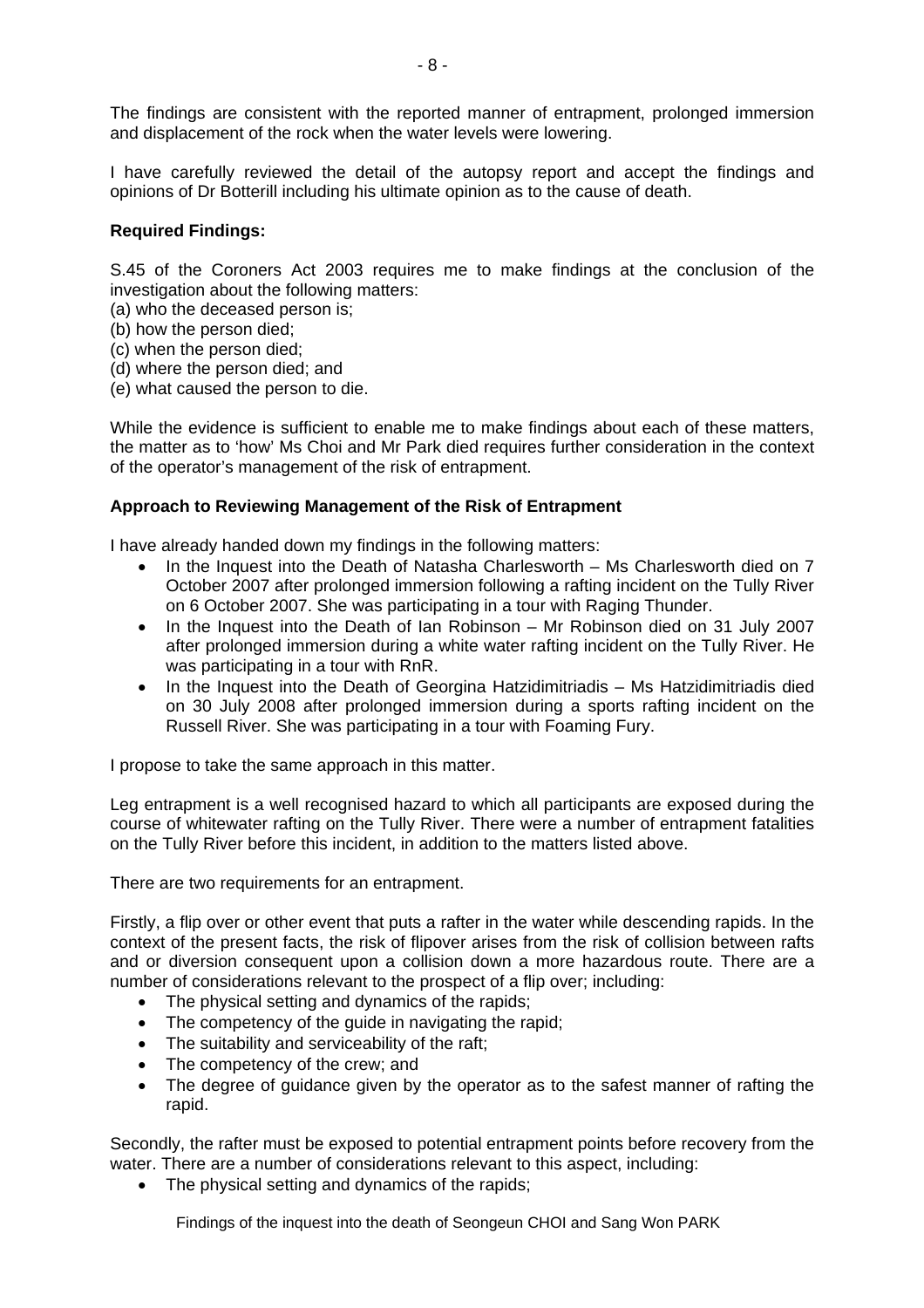- The number of rafters and degree of dispersal in the water across that setting;
- The existence of known or likely entrapment hazards:
- The prospect of rafters passing near to known or likely entrapment hazards before recovery; and
- The number and strategic location of guides (cover positions) able to immediately assist in recovering the rafters.

Of the specific considerations listed above, there are only a few which an operator may influence with a view to reducing the risk of entrapment. They are:

- 1. Suitability and serviceability of the raft (which may influence the prospect of flip over);
- 2. Suitability and serviceability of the PFD (which may influence the prospect of immersion and entrapment);
- 3. Use of the whitewater float position (which may influence the proximity of lower limbs to entrapment points);
- 4. Competency of the crew to raft the rapid (which may influence the prospect of flip over);
- 5. Competency of the guide in the manner of rafting the rapid (which may influence the prospect of flip over); and
- 6. Operator guidance as to safest manner of rafting the rapid including mitigation of the risk of collision (which may influence the prospect of flip over as well as prospect of entrapment depending on the location of entrapment points).

In the event that a rafter becomes entrapped, the goal becomes one of minimising harm.

It seems to me there are a number of components to harm minimisation. The first is recognition that the person is missing. The second is implementation of an effective search strategy. The third is the use of effective extrication techniques. The fourth is a capacity for immediate resuscitation and advanced medical assistance. Finally, there is medical evacuation to a hospital.

The narrative has addressed the details about the search and rescue response of the river guides and RnR as well as steps taken by way of first aid and evacuation in relation to Ms Choi. There was near immediate recognition that two persons were missing, the search started immediately at the most likely location of entrapment given the the flip over (Sieve Rock), the mode of the search was the best use of the available resources, the extrication efforts were highly commendable and the first aid administered and medical evacuation of Ms Choi was of a very high standard and timely (respectively).

Therefore, action taken to minimise harm was reasonable and appropriate. The subject does not require further consideration.

I return to the opportunities for risk control on the part of the operator.

#### **THE RAFT**

Mr Dearlove was guiding an orange ochre Hojo Dolphin rubber raft identified within RnR as DV8. The raft was specifically designed for white water rafting up to a category 5 rapid. The Tully River rapids are classified as category 4 rapids. The raft is designed for 10 persons although normally used by RnR for 7-8 persons. It is 4.4 metres long and 2 metres wide. The tube diameter is 50 centimetres with multiple air chambers and an air floor with autobailing capability. Police officers inspected DV8 at Tully Police Station shortly after the incident and found it in good order with no punctures, marks or other defects. The maintenance records were inspected and the raft was found to be maintained in a serviceable condition.

The design and serviceability of the raft did not contribute to the incident.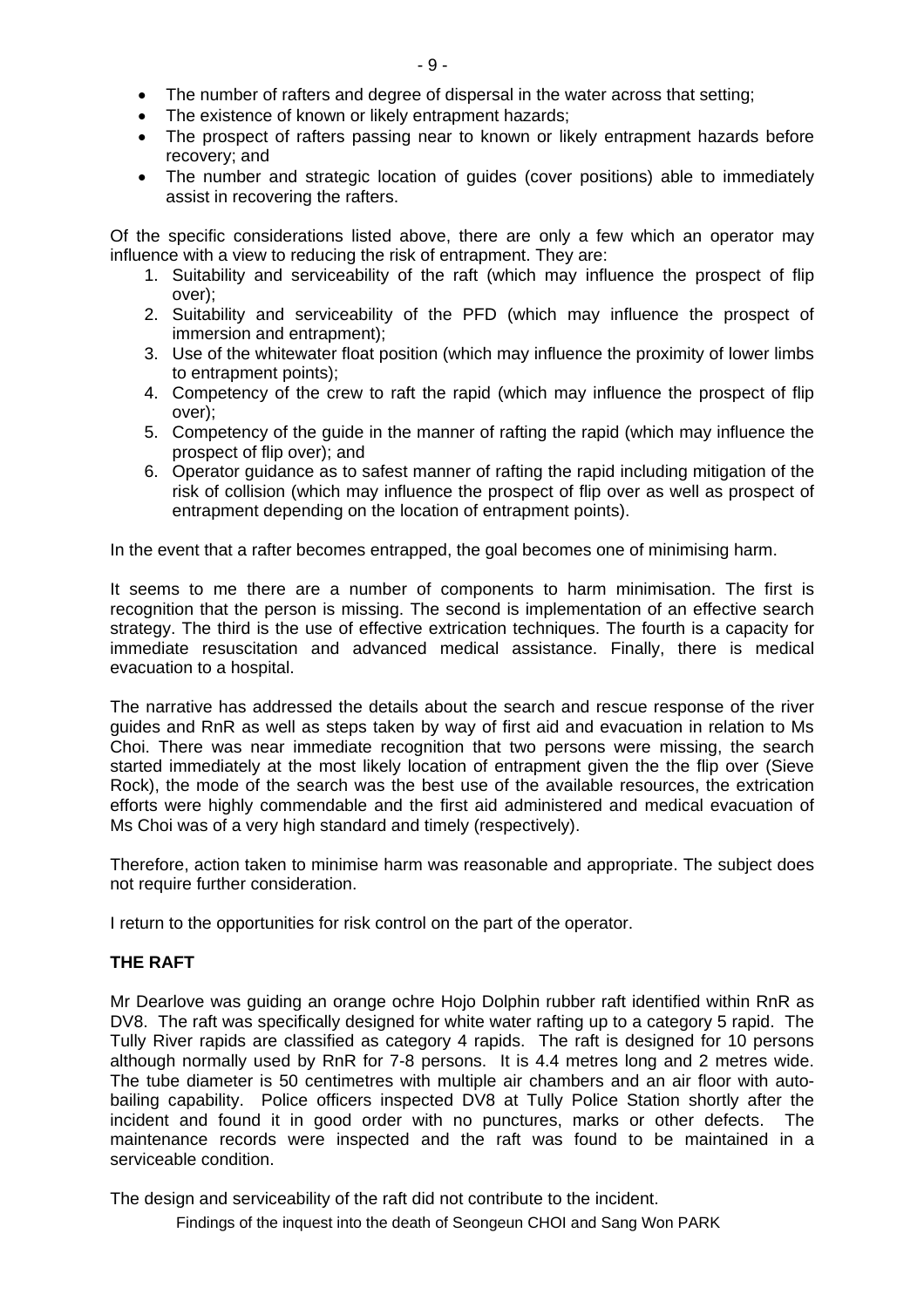Ms Choi and Mr Park were found in their safety vests. Both vests were yellow in colour with buckles at the front securing adjustable horizontal straps. Each vest had labels identifying them as compliant with a specified Australian Standard. Police officers inspected the vests and reported that both appeared to be in good condition with no damage. Although the relevant Australian Standard AS1512 was amended in 2005 to enhance the high visibility colours, the vests used by RnR substantially complied with the current requirement. The Australian Standards do not specifically contemplate a particular type of vest as suitable for white water rafting. However, the type used by RnR was that favoured by most conducting white water rafting operations. It was most likely, amongst the types commonly used, to facilitate the white water float position.

I find that the vests used by Mr Park and Ms Choi were reasonable and appropriate for use in white water rafting. They were in good serviceable condition.

# **WHITE WATER FLOAT POSITION**

During the course of numerous safety talks and demonstrations that the river guides delivered, there was considerable emphasis placed on the white water float position and warnings against attempting to stand in white water in the event that a rafter fell overboard. Although this is a necessary control measure, it is of an administrative nature and therefore, in the hierarchy of control measures, considered relatively weak. Further, in a situation where there is an entrapment almost immediately on a raft flipping, there is little or no opportunity to adopt the white water float position. This was likely the case for Ms Choi.

The situation for Mr Park is a little different. It appears from the evidence of Mr Dearlove that Mr Park was likely the person he briefly saw underneath the raft, evidently standing, before he lost his footing and was sucked underneath the rock. It was natural for Mr Park to attempt to stand in the circumstances in which he found himself.

While it appears that there was reasonable and appropriate education and training of rafters about the white water float position, the potential adoption of that position was an ineffective risk control measure in the circumstances of these deaths.

# **CREW COMPETENCY**

The crews onboard the rafts of Mr Dearlove and Mr Dean were adequately prepared for rafting on the Tully River. Mr Dearlove had to work within the limitations of the crew's capability in attempting to dislodge himself from the rock at the entry to 2-15. Similarly, he had to work within the limitations of the crew's capability in attempting to retrieve the situation when his raft dislodged into chute 4. It would be unreasonable to expect training of crew to the level of competency required to carry out these manoeuvres.

# **QUALIFICATIONS AND TRAINING - MR DEARLOVE**

Mr Dearlove completed a certificate in outdoor education in New Zealand in 2005. In November of that year he began work with an outdoor adventure company rafting on grade 2 and grade 3 rapids. He continued working summers in New Zealand. Mr Dearlove then worked for periods of RnR Adventures, April to September of 2006, May to September of 2007, and April to November of 2008.

As a member of the New Zealand Rafting Association from the end of 2005, Mr Dearlove was required to attend a three-day workshop every two years. The workshop included wilderness first-aid and swift water rescue to grade 3-5 standard rapids. Mr Dearlove holds an International Rafting Federation grade 4/5 Trip Leader qualification. On each occasion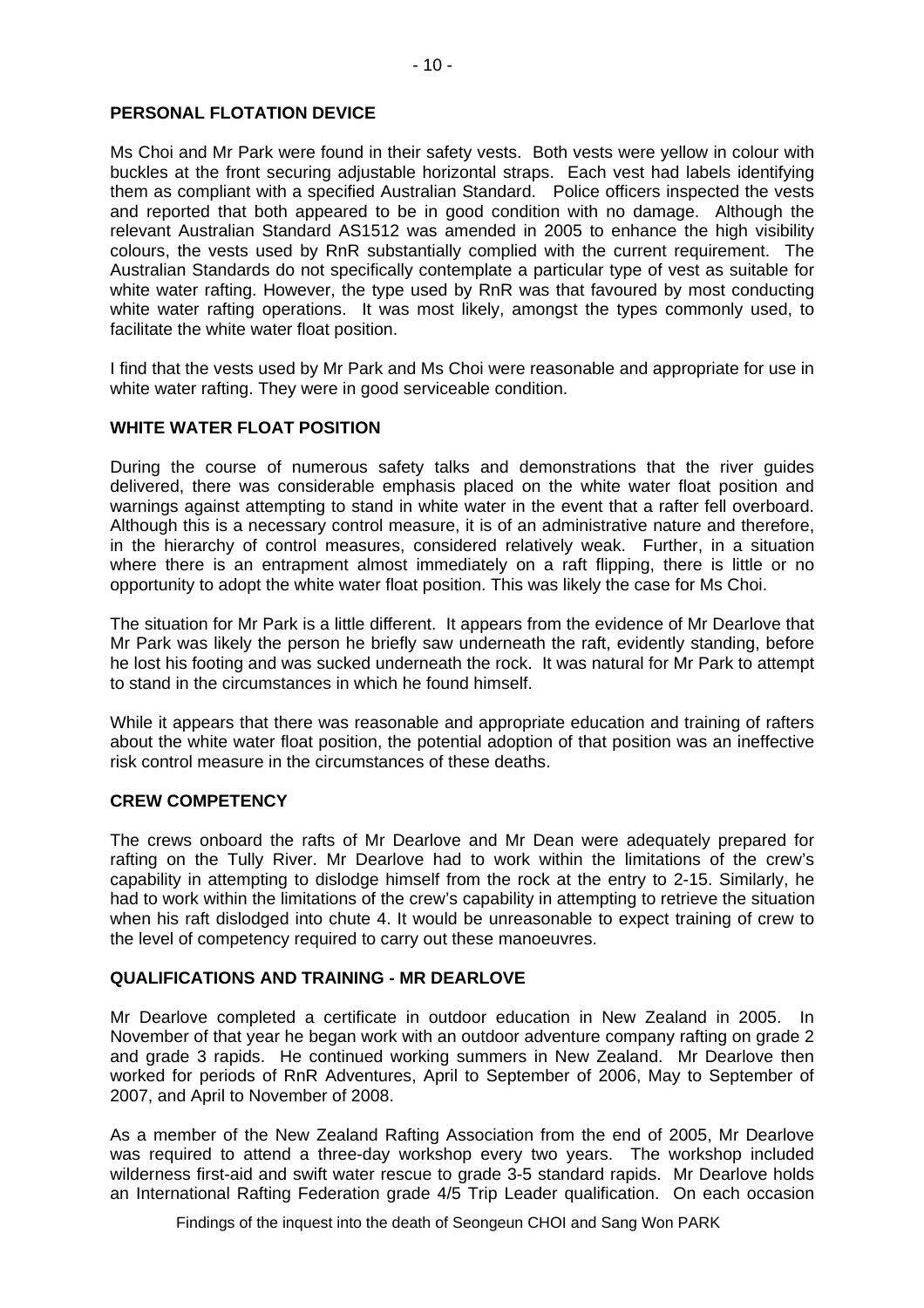that Mr Dearlove returned from New Zealand, he was required to complete a familiarisation trip with a senior guide to ensure that he had maintained his skills and familiarity with the Tully River.

I find that Mr Dearlove was appropriately qualified and experienced to be undertaking commercial white water rafting trips on the Tully River.

#### **QUALIFICATIONS AND TRAINING – JASON DEAN**

Mr Dean completed his initial white water rafting training in 2002 with RnR and has worked seasonally for both RnR and Raging Thunder on the Tully River. He holds senior first-aid and CPR certificates. At the time of this incident, Mr Dean had restarted with RnR in October 2008 as an intermediate level guide. He then completed two familiarisation trips down the Tully River under the supervision of a senior guide to ensure both the proficiency as a rafter and familiarisation with the river. Mr Dean keeps a log book of commercial trips on the Tully River and at the time of the incident, he had logged about 560 trips.

I find that Mr Dean was appropriately qualified and experienced to be guiding white water rafting trips on the Tully River.

#### **OPERATOR GUIDANCE**

The sequence of events that culminated in the entrapment of Mr Park and Ms Choi was initiated when Mr Dean's raft came into contact with Mr Dearlove's raft near entry to the 2-15 rapids. As a result, Mr Dearlove's raft was diverted down a hazardous route which Mr Dearlove was unable to avoid. The circumstances of the contact between the two rafts need to be explored in more detail.

Earlier in these findings, Mr Dearlove's version of events about how the rafts came into contact was outlined. He described entering chute 3 and stalling sideways against a rock facing river right. He described sitting there for a couple of seconds while he attempted to angle his boat "to go river right". He also described how the rock was often used as a "parking station" to wait for rafts to complete the descent. He then described the raft of Mr Dean coming through channel 3 and bumping his boat.

In his evidence at inquest Mr Dearlove accepted the proposition that he was taken by surprise by the actions of Mr Dean. When asked about his understanding of river etiquette in such situations he stated that, "You don't cut across the path of another raft, and that if a raft becomes stuck on a rock and about to get off, you wait until they're through".

There was no-one directing traffic at the top of the rapids.

Mr Dean provided a statement to investigators from Workplace Health and Safety Queensland on 19 February 2009. Mr Dean was unable to be located at the time of the inquest. I have not had the benefit of his clarification of relevant matters.

At paragraph 21 of his statement, Mr Dean says:

 "Stuart's raft was stalled on the rock I was coming through. My very front left-hand corner nudged his very front right-hand corner. I yelled to Stew, 'Watch the bump', to ensure he was aware. From there my raft turned directly right to start the line down the 2-15 rapid..."

Later in his statement Mr Dean stated: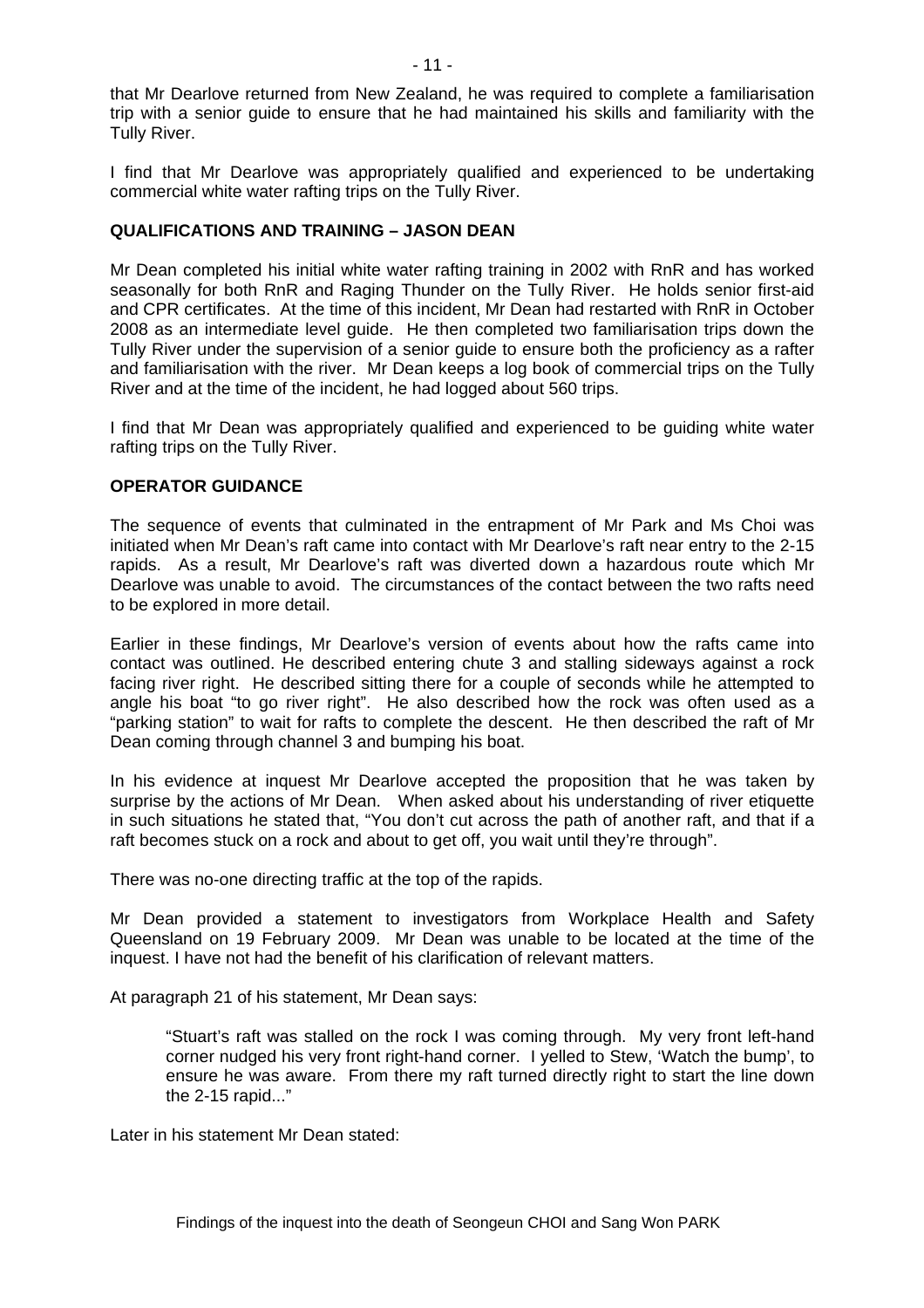"I was in the main flow of water. I thought I had right of way. Generally speaking, as per operational procedures, if you are in main flow and another raft is stalled and there is clear path through you have right of way.

Generally we are taught to have three boat lengths between you to have enough time to change.

Generally at 2-15 there is no signal given, there is only room for one raft to run the rapid at one time."

During his evidence at inquest, River Guide Rodney Bullard, referred to boats parking at separate entrances to the rapids, "So we have smooth transitions of boats moving into it". (1-78-35)

He stated it was very easy to park, and that by parking he meant, "Wedging up between two rocks in a very calm part of the rapid". Mr Bullard said that once a boat is clear of the entrance and has dropped down into the rapid, the next boat can drop in.

When River Guide Naoya Okita was asked during evidence about how you organise the order of boats going through the rapid, he responded (to the effect) that it was one by one depending on who arrived first. When asked whether there was anyone directing traffic, he responded (to the effect) that if two or three boats arrived together at the same time the guides would talk or signal each other deciding on the order of entry into the rapid. He also appeared to indicate that the present day mode of operation at this rapid involved a person directing traffic.

River Guide Atushi Kani gave evidence during the inquest. In response to the question about how the rafts enter the rapid, Mr Kani stated that it was a matter of commonsense. If somebody's already entering into the rapid then the next raft just has to wait. Then once it's clear, the next raft could go. Mr Kani stated, "Sometimes we might end up with two rafts entering at one time, but basically we try not to do that thing and we just go one by one".

River Guide Marlo McGregor was asked similar questions about the order of entry into rapids. He acknowledged that the paths down chutes 1, 2 and 3 did converge and that there was a risk of collision unless there was some order of entry. He referred to their training which taught them to maintain some reasonable spacing before entering the rapid and that a guide didn't enter a rapid until his passage was clear. However, Mr McGregor stated,

 "If you're stuck on a rock and you're jammed on a rock on purpose you can park up and let someone move in and go before you. So there was a kind of a bit of spacing before entering the rapid, maybe we talked about that, I think, just so that the boats don't get too clogged up and – yeah, it was kind of determined that you gave the signal and you went through, I suppose, but not – not – yeah".

Therefore, although Mr McGregor understood the rule to be that you should always wait until the rapid is clear before you go down, it appears there was a competing consideration for keeping things moving so that if a rafter was stuck on a rock or had parked on a rock, others might move through. This might be the situation that confronted Mr Dean. He saw the opportunity and thought that he had the space to enter the rapid through chute 3 without making contact with Mr Dearlove's raft. Clearly, he did not consider the potential consequences of contact with Mr Dearloves raft; in particular, the possibility that Mr Dearlove's raft might tip him down chute 4 exposing him to the serious hazards associated with Sieve Rock.

I have reviewed the documented operational procedures of RnR as well as the training manual. The only guidance provided to river guides about the risk of collision is broad statements like 'be aware of the boat immediately in front of and behind you' and 'observe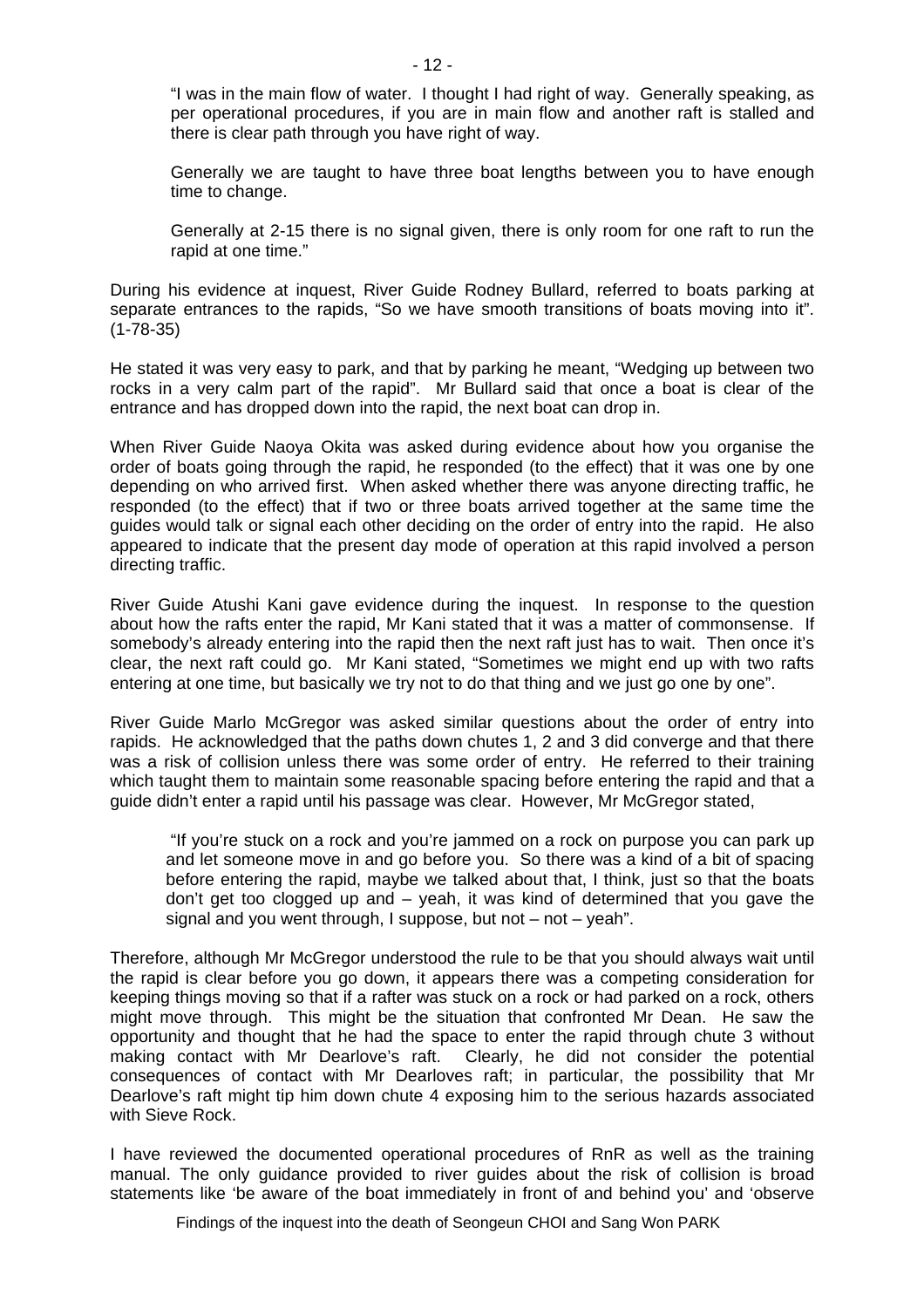river etiquette'. At the time of this incident, there was no recommended route through 2-15 published in the operational procedures. Further, 2-15 was not a rapid that required clearance from the Trip Leader prior to entry.

Clearly, RnR has relied on 'river etiquette' to manage the movement of rafts about each other, near and in rapids. The serious weakness in this approach is demonstrated by the different understandings of guides about what is the river etiquette in specific situations.

I find the risk controls used by RnR in respect of collisions between rafts were weak.

#### **Ultimate Findings**

- 1. Sang Won Park died on 14 February 2009 at "2-15" rapids on the Tully River due to drowning/immersion due to a rafting accident against a background of multiple injuries. He was participating in a white water rafting trip with RnR Adventures. While the raft was descending 2-15, it was struck by another raft, diverting it onto a more hazardous route. It ultimately struck a rock and flipped. Mr Park was became entrapped underwater, beneath the rock that the raft struck. His body was unable to extricated until the following day.
- 2. Seongeun Choi died on 19 February 2009 at Cairns Base Hospital due to hypoxic brain damage due to drowning/immersion due to a rafting accident on 14 February 2009 on the Tully River. She was participating in a white water rafting trip with RnR Adventures. While the raft was descending "2-15" rapids, it was struck by another raft, diverting it onto a more hazardous route. It ultimately struck a rock and flipped. Ms Choi was became entrapped underwater, beneath the rock that the raft struck. River Guides were able to locate and extricate Ms Choi. First aid was administered. She was transferred to Cairns Base Hospital but over the following days, her condition deteriorated and she died.
- 3. The efforts of the River Guides in locating, extricating and administering first aid to Ms Choi were reasonable and demonstrated a high level of technical expertise. The efforts of the River Guides in locating and attempting to extricate Mr Park were reasonable and demonstrated a high level of technical expertise.

#### **Preventative Recommendations**

Section 46 (2) of the Coroners Act empowers a Coroner, whenever appropriate, to comment on any thing connected with a death investigated at an inquest that relates to public health and safety as well as ways to prevent death from happening in similar circumstances in the future.

Before offering my comments, there are a number of important matters that must be acknowledged.

Firstly, every participant in white water rafting is interested in the thrill of rafting. That thrill comes from the perception of risk. The challenge for adventure tourism operators is to maximise the *perception* of risk within the boundaries of what most tourists are willing to take while minimising the *actual* risk.

Secondly, the whitewater rafting started as a recreational pursuit and has developed into a major commercial venture. Its collective approach to the management of safety has progressed markedly over that period. Some of the early participants are now Senior Guides with over 20 years experience. They are highly skilled and have a wealth of experience on this and other rivers. Most appear to have travelled with their career in pursuit of experience.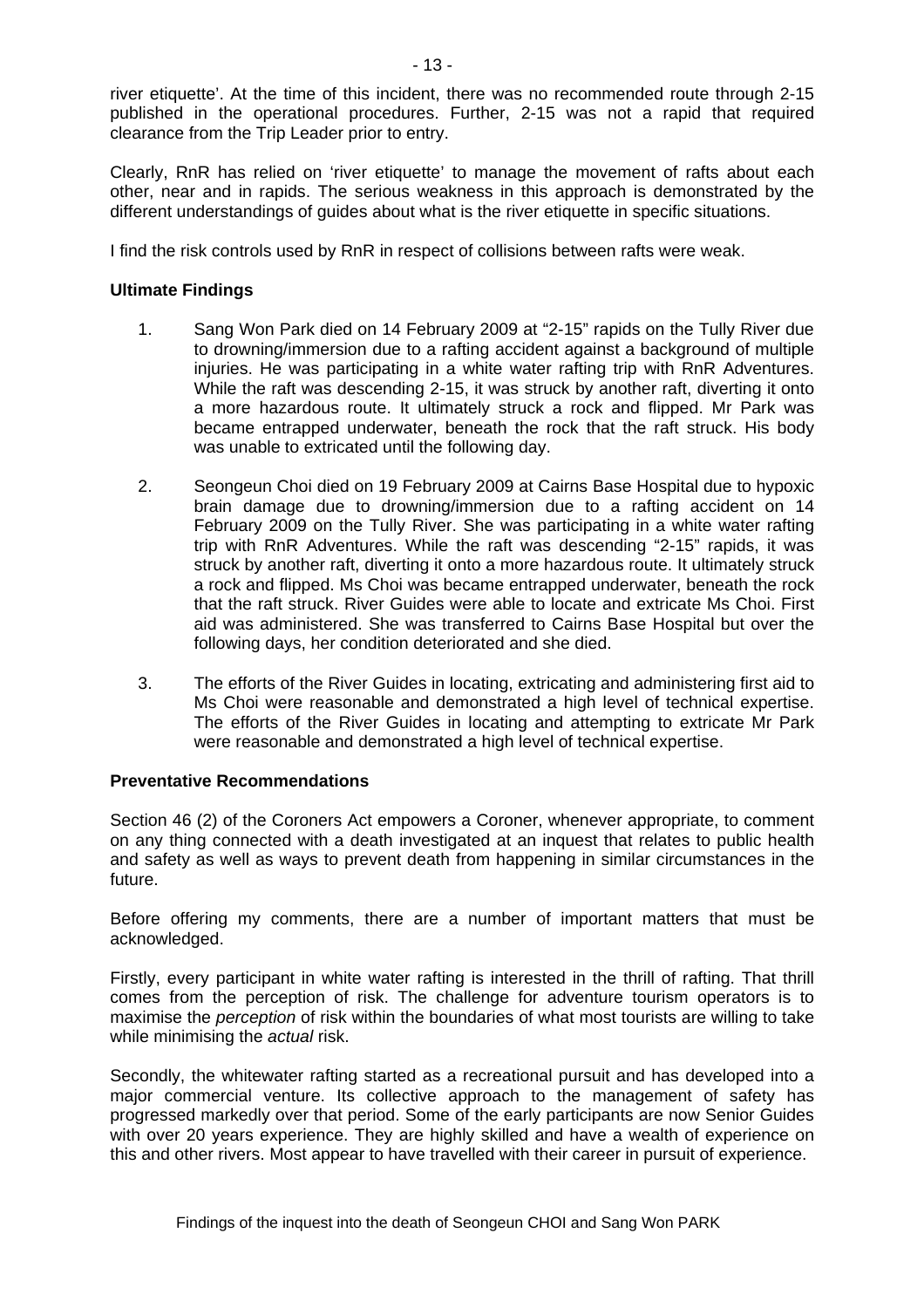Thirdly, the operators and guides are dealing with the vagaries of nature that is susceptible to change without much notice and this presents a challenge to planning and about prospective opportunities for improvement.

I return to the opportunities for intervention and risk control available to RnR.

To my mind, the risk of collision between rafts within rapids must present an increased risk of flipover and, consequently, of entrapment. Therefore, the risk of collisions must be mitigated. It is evident that collisions can occur when rafts inadvertently converge after near simultaneous entry through different entry points within the same rapids, or where one raft grounds or stalls unexpectedly midway through a rapid when another raft has entered the rapid. The magnitude of this risk will vary depending on the physical setting and dynamics of each rapid. There are a number of obvious risk controls available. A guide acting as traffic control at the top of the rapid is one possibility. That guide might also enforce safety rules such as keeping the entry clear of rafts that attempt to park while waiting for the opportunity to enter. At 2-15 rapid, there is clearly a greater need for care on entering chute 3. However, if there is a risk of broaching and stalling on the rock similar to what happened to Mr Dearlove, perhaps the risk of inadvertent entry to chute 4 dictated that chute 3 not be used. These are matters that should be the subject of a documented risk assessment and mitigating control measures, prepared on a rapid by rapid basis.

In the matter of an Inquest into the Death of Ian Robinson, I considered the opportunities for improvement in RnR's management of white water rafting safety in a similar context. I mapped out conceptually how RnR might take a pro-active approach to management of safety and provide guidance to River Guides about how to safely navigate rapids based on documented risk assessments. I concluded that inquest with the following recommendation:

*I recommend that RnR review its operational procedures by conducting formal risk assessments of each set of rapids, identifying all hazards, selecting control measures appropriate to the unique attributes of each set of rapids that mitigates the risk to a defined acceptable level, and then periodically reviewing the control measures for their effectiveness. The hazards, risks and workings of the control measures should be shown as an overlay on current maps of the rapids. Explanatory notes about relevant strategies should accompany the maps. Safety critical strategies should be highlighted. These documented procedures should be incorporated into training and auditing programs.* 

Similar recommendations were made in the other rafting inquests listed earlier in these findings.

The circumstances of the death of Ms Choi and Mr Park add weight to the need for a comprehensive identification of all hazards and selection of appropriate control measures. The risk of collision between rafts is one such hazard. Although it was the initiator in a sequence of events that led to these deaths, it is but one example of many other possible sequences of events that can lead to serious injury or death.

The Workplace Health and Safety Report (at p.31 of 1445) notes that RnR has taken remedial action by way of instructing guides to only enter 2-15 rapid from river right, to enter 2-15 rapid one boat at a time, and to wait for an all clear signal from the boat in front before continuing down 2-15 rapid.

It is also reported that RnR has reviewed it's policies and procedures, addressing the meaning of river etiquette through the use of a definition that includes 'wait your turn to enter rapids' and 'not to pull out of an eddy into the path of another rapid'.

I cannot comment on the adequacy of these steps as there was no expert evidence before me on this subject. However, I have serious reservations about the strength and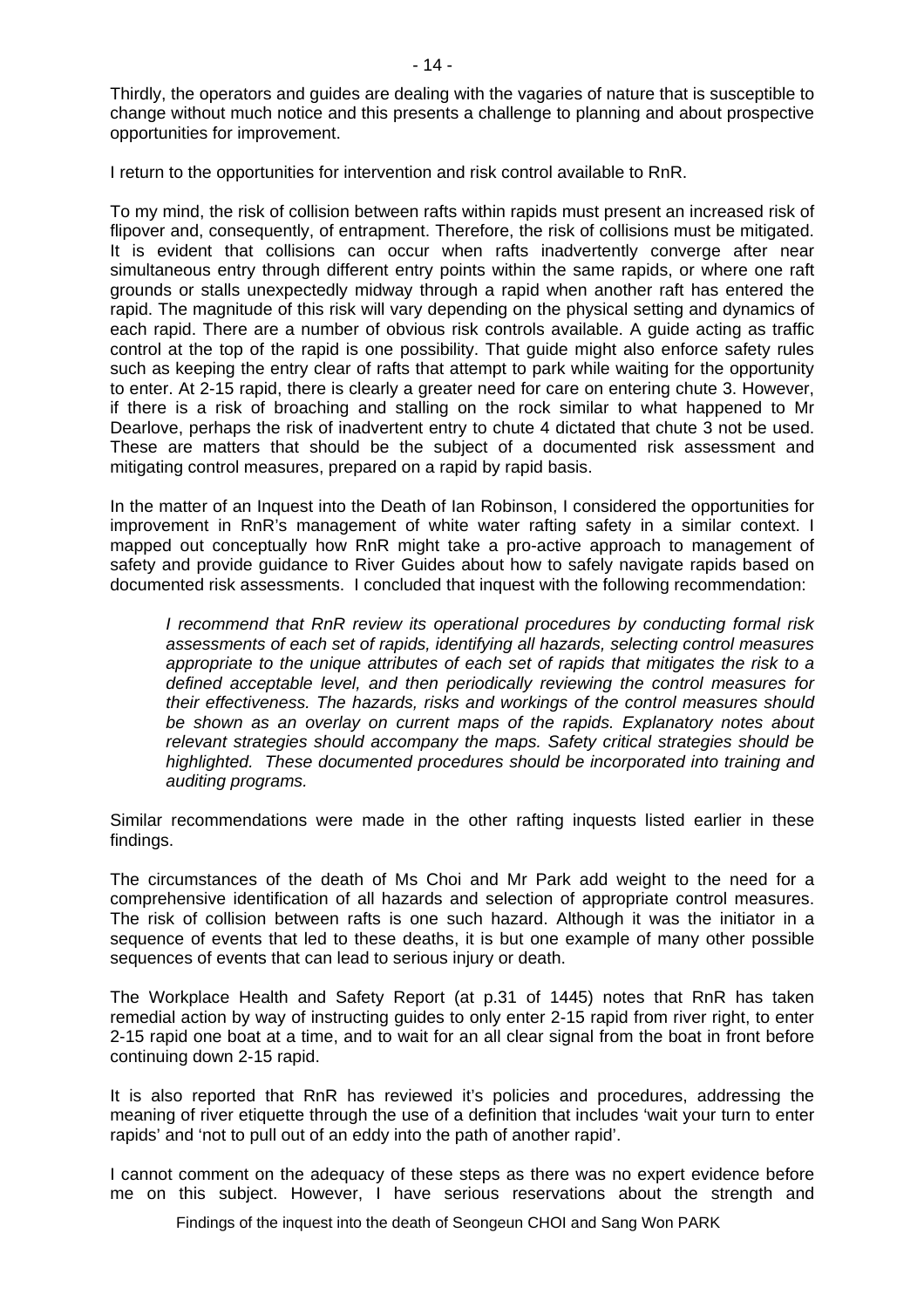comprehensiveness of these control measures. At the very least, they are an attempt to address the risks that eventuated in this instance, but without a comprehensive identification of all hazards and selection of control appropriate control measures, other hazards may remain unaddressed.

I make the following recommendation:

*In the course of implementing my earlier recommendation, RnR include within its formal risk assessment of each set of rapids, the prospect of collision between rafts and with rocks as an potential initiator of a flip - as a hazard, assess the risk of such an event, and select control measures that will mitigate that risk to a defined acceptable level. The other attributes of my earlier recommendation also apply.* 

In light of my concerns about the nature and level of the response by RnR to this incident by way of review of its policies and procedures, I strongly suggest that RnR obtain external assistance with the risk management process.

The other operators should consider these findings and recommendations in implementing similar recommendations arising from those inquests.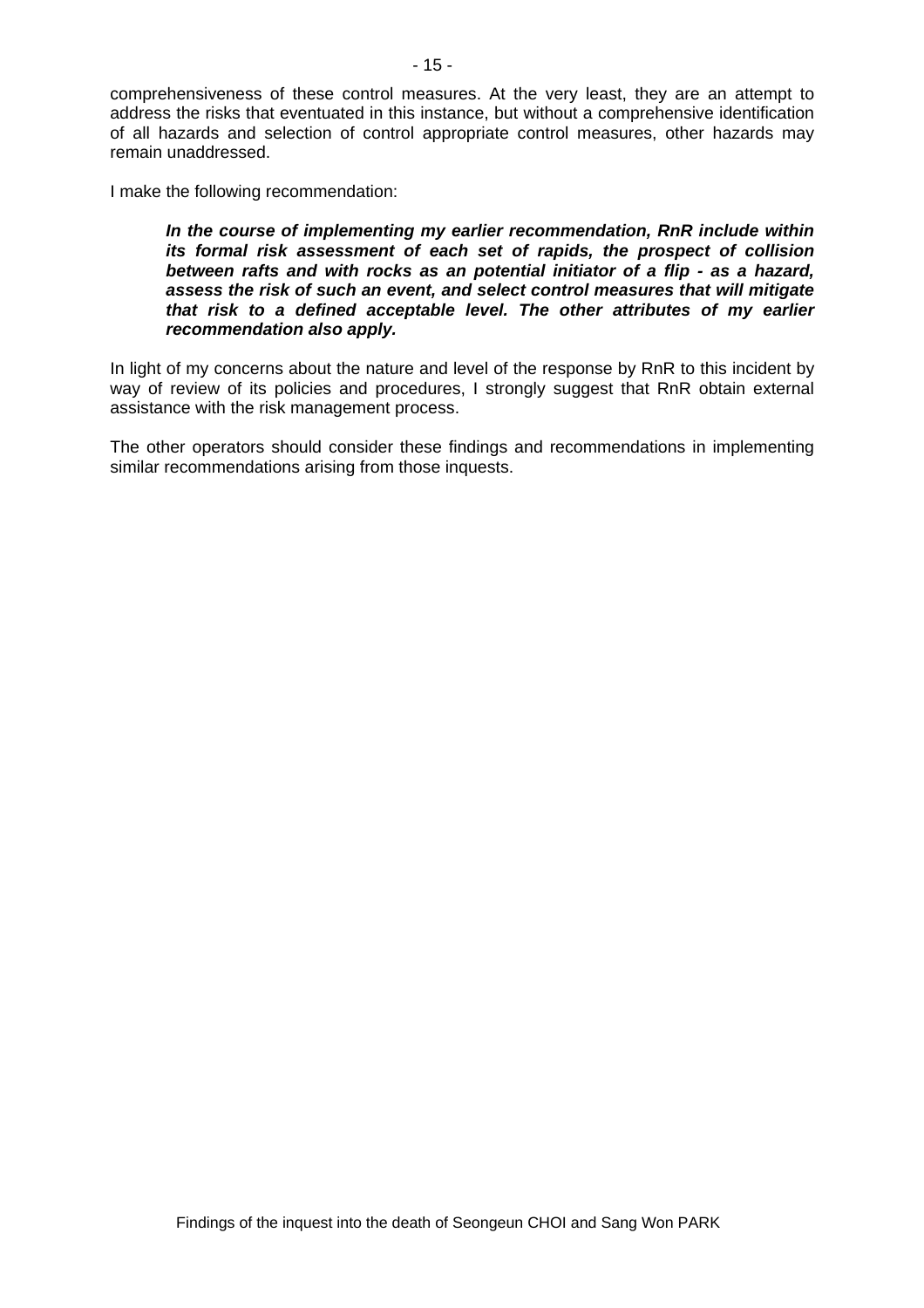**Attachment A**